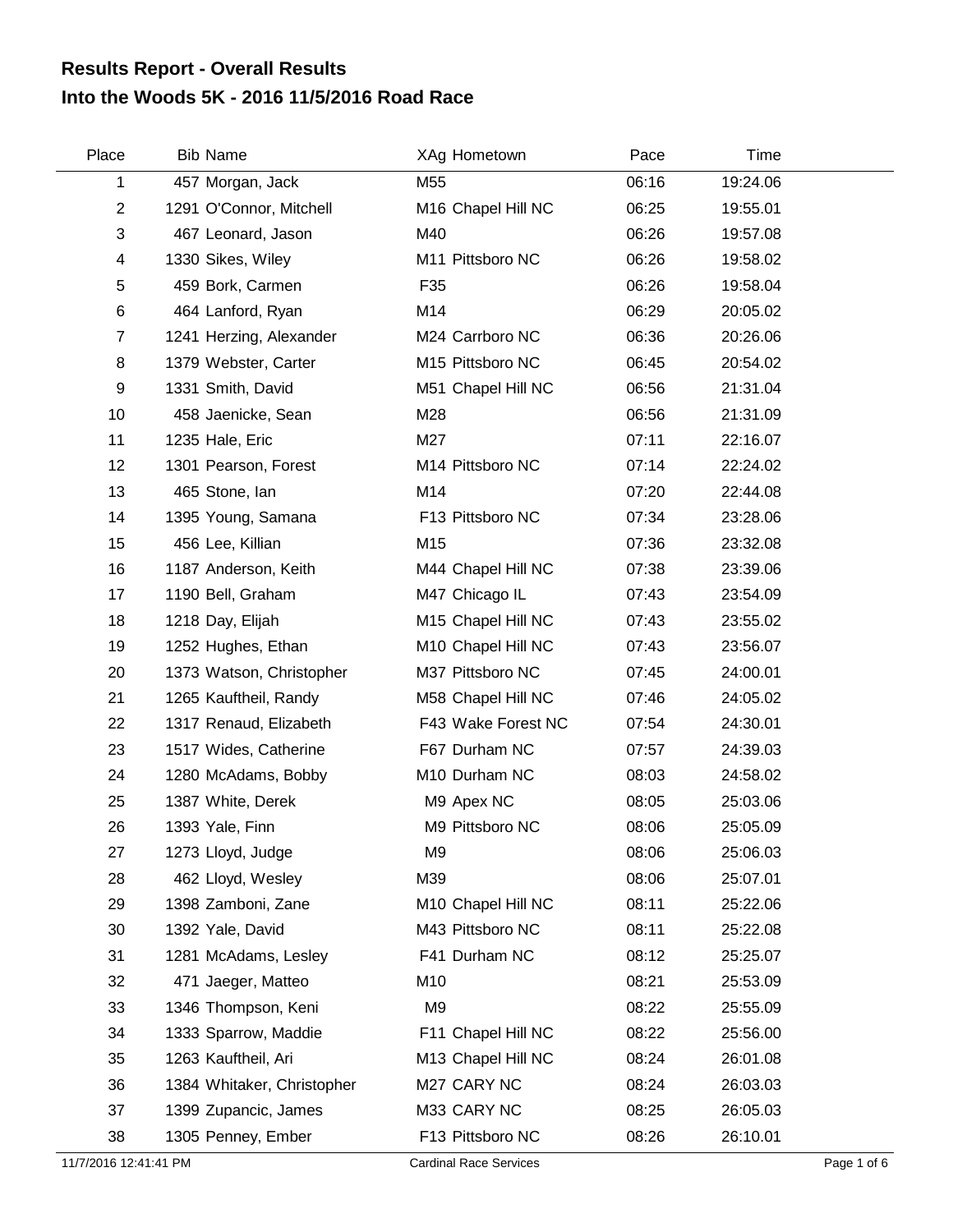| Place | <b>Bib Name</b>             | XAg Hometown       | Pace  | Time     |  |
|-------|-----------------------------|--------------------|-------|----------|--|
| 39    | 468 Leonard, Katie          | F <sub>8</sub>     | 08:32 | 26:27.01 |  |
| 40    | 1193 Berrier, Tobin         | M13 Pittsboro NC   | 08:36 | 26:41.07 |  |
| 41    | 1378 Weakley, Vanner        | M11 Chapel Hill NC | 08:37 | 26:42.07 |  |
| 42    | 1276 Manley, Caden          | M11 Pittsboro NC   | 08:39 | 26:48.05 |  |
| 43    | 1302 Pearson, Kent          | M47 Pittsboro NC   | 08:39 | 26:49.05 |  |
| 44    | 1327 Shaw, Sera             | F14 Chapel Hill NC | 08:39 | 26:50.06 |  |
| 45    | 1389 Willemstein, Cassandra | F26 Cary NC        | 08:48 | 27:18.08 |  |
| 46    | 448 Nachman, Henry          | M15                | 08:52 | 27:28.07 |  |
| 47    | 1257 Jacobs, Diane          | F58 Chapel Hill NC | 08:54 | 27:34.06 |  |
| 48    | 1351 Trott, Scott           | M46 Chapel Hill NC | 09:03 | 28:02.02 |  |
| 49    | 1205 Cardona, Adam          | M13 Chapel Hill NC | 09:04 | 28:07.01 |  |
| 50    | 1239 Haygood, Aimee         | F39 Durham NC      | 09:06 | 28:14.01 |  |
| 51    | 452 Boyer, Matt             | M40                | 09:08 | 28:18.01 |  |
| 52    | 451 Norman, Jason           | M42                | 09:08 | 28:19.06 |  |
| 53    | 1251 Hughes, David          | M49 Chapel Hill NC | 09:10 | 28:25.08 |  |
| 54    | 1350 Trott, Matthew         | M12 Chapel Hill NC | 09:20 | 28:55.07 |  |
| 55    | 1349 Trott, Karen           | F46 Chapel Hill NC | 09:20 | 28:57.02 |  |
| 56    | 1388 White, Drew            | M7 Apex NC         | 09:25 | 29:11.03 |  |
| 57    | 1219 Delorenze, Lindsey     | F31 CARY NC        | 09:26 | 29:16.04 |  |
| 58    | 479 Butler, Damon           | M36                | 09:26 | 29:16.04 |  |
| 59    | 481 Ray Leiva, Sara         | F <sub>29</sub>    | 09:27 | 29:18.06 |  |
| 60    | 1318 Richardson, Grant      | M7                 | 09:33 | 29:36.08 |  |
| 61    | 1240 Haygood, Levi          | M <sub>8</sub>     | 09:34 | 29:38.04 |  |
| 62    | 1329 Sikes, Jesse           | M10 Pittsboro NC   | 09:35 | 29:42.00 |  |
| 63    | 1377 Weakley, Rhiannon      | F14 Chapel Hill NC | 09:38 | 29:53.00 |  |
| 64    | 1354 Valentine, Benjamin    | M <sub>9</sub>     | 09:39 | 29:54.03 |  |
| 65    | 1383 Webster, Wyatt         | M <sub>8</sub>     | 09:40 | 29:58.03 |  |
| 66    | 1208 Carr, Maxwell          | M <sub>8</sub>     | 09:40 | 29:59.00 |  |
| 67    | 1382 Webster, Norton        | M49 Pittsboro NC   | 09:40 | 29:59.04 |  |
| 68    | 1362 Vallanat, Nicholas     | M12 Durham NC      | 09:45 | 30:13.02 |  |
| 69    | 449 Su, Kristy              | F39                | 09:45 | 30:13.08 |  |
| 70    | 1186 Anderson, Heidi        | F13 Chapel Hill NC | 09:47 | 30:21.03 |  |
| 71    | 1326 Shaw, Bruce            | M63 Chapel Hill NC | 09:48 | 30:22.03 |  |
| 72    | 473 Lucas, Matthew          | M10                | 09:49 | 30:25.04 |  |
| 73    | 1282 Musso, Alan            | M51 Chapel Hill NC | 09:49 | 30:25.05 |  |
| 74    | 1284 Musso, Jennifer        | F23 Chapel Hill NC | 09:49 | 30:25.07 |  |
| 75    | 1283 Musso, Belinda         | F49 Chapel Hill NC | 09:49 | 30:25.08 |  |
| 76    | 1360 Vallanat, Christopher  | M51 Durham NC      | 09:53 | 30:38.06 |  |
| 77    | 1256 Hutter-DeMarco, Emi    | F12 Pittsboro NC   | 10:04 | 31:12.07 |  |
| 78    | 454 Hobbs, Emma             | F <sub>12</sub>    | 10:05 | 31:16.01 |  |
| 79    | 1194 Bork, Blakeley         | F <sub>6</sub>     | 10:09 | 31:29.07 |  |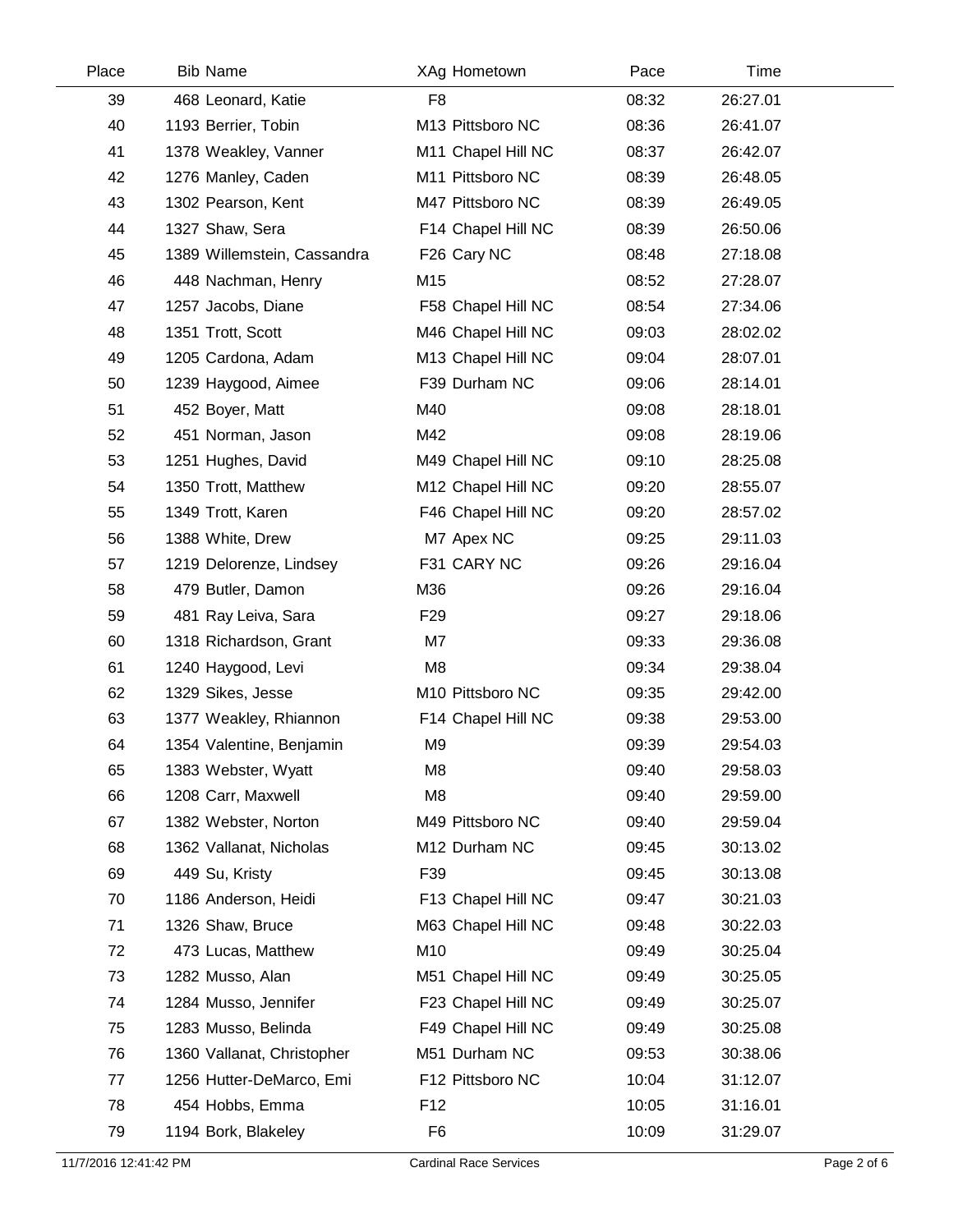| Place | <b>Bib Name</b>               | XAg Hometown            | Pace  | Time     |  |
|-------|-------------------------------|-------------------------|-------|----------|--|
| 80    | 1319 Ritter, Anderson         | M12 Pittsboro NC        | 10:12 | 31:36.06 |  |
| 81    | 1353 Ulrich, Calvin ""Oakes"" | M <sub>8</sub>          | 10:12 | 31:38.07 |  |
| 82    | 1375 Waugh, Marchellina       | F49 Pittsboro NC        | 10:12 | 31:38.09 |  |
| 83    | 1288 O'Connor, Graden         | M11 Chapel Hill NC      | 10:22 | 32:07.08 |  |
| 84    | 1215 Collins, Peyton          | F <sub>9</sub>          | 10:23 | 32:10.01 |  |
| 85    | 1195 Bork, Ellie              | F <sub>6</sub>          | 10:23 | 32:11.01 |  |
| 86    | 1212 Carter, Greg             | M53 Pittsboro NC        | 10:28 | 32:28.06 |  |
| 87    | 463 Lloyd, Nina               | F36                     | 10:30 | 32:33.04 |  |
| 88    | 1274 Lloyd, Mattox            | M7                      | 10:30 | 32:33.07 |  |
| 89    | 1355 Valentine, Katie         | F11 Chapel Hill NC      | 10:31 | 32:36.03 |  |
| 90    | 1338 Stout, Katharine         | F32 Chapel Hill NC      | 10:44 | 33:17.02 |  |
| 91    | 1385 White, Alan              | M51 Apex NC             | 10:46 | 33:22.00 |  |
| 92    | 1386 White, Deacon            | M <sub>10</sub> Apex NC | 10:46 | 33:22.03 |  |
| 93    | 1381 Webster, Lily            | F11 Pittsboro NC        | 10:52 | 33:41.04 |  |
| 94    | 1236 Hall, Karen              | F46 Pittsboro NC        | 10:52 | 33:42.00 |  |
| 95    | 455 Hobbs, Taylor             | M44                     | 10:52 | 33:42.06 |  |
| 96    | 1370 Waldner, Cole            | M12 Chapel Hill NC      | 10:54 | 33:46.01 |  |
| 97    | 1371 Waldner, Jennifer        | F45 Chapel Hill NC      | 10:55 | 33:51.06 |  |
| 98    | 1432 Bair, Joseph             | M38 Pittsboro NC        | 10:58 | 34:00.08 |  |
| 99    | 1357 Valentine, Maureen       | F46 Chapel Hill NC      | 11:01 | 34:09.09 |  |
| 100   | 480 Pressley, Melissa         | F35                     | 11:02 | 34:12.00 |  |
| 101   | 1298 Osborne, Evan            | M10 Chapel Hill NC      | 11:06 | 34:25.08 |  |
| 102   | 1267 Kokas, Katalina          | F13 Chapel Hill NC      | 11:11 | 34:39.05 |  |
| 103   | 1303 Peeler, Aaron            | M7                      | 11:15 | 34:52.00 |  |
| 104   | 1214 Collins, Lyla            | F7                      | 11:16 | 34:57.08 |  |
| 105   | 1469 Moran, Laura             | F30 Chapel Hill NC      | 11:17 | 34:58.09 |  |
| 106   | 1225 Dornan, Sarah            | F35 Chapel Hill NC      | 11:17 | 35:00.00 |  |
| 107   | 1210 Carter, Benjamin         | M15 Pittsboro NC        | 11:18 | 35:01.01 |  |
| 108   | 1456 Bair, Leo                | M11 Pittsboro NC        | 11:18 | 35:01.05 |  |
| 109   | 1347 Thompson, Liz            | F47 Chapel Hill NC      | 11:18 | 35:02.01 |  |
| 110   | 1226 Dotson, Jeff             | M56 Pittsboro NC        | 11:24 | 35:20.04 |  |
| 111   | 1300 Osborne, William         | M10 Chapel Hill NC      | 11:25 | 35:24.06 |  |
| 112   | 1268 Krawczel, Joy            | F37 Chapel Hill NC      | 11:26 | 35:26.05 |  |
| 113   | 1221 Ditter, Phoenix          | F38 Chapel Hill NC      | 11:27 | 35:31.00 |  |
| 114   | 470 Powers, Bill              | M82                     | 11:32 | 35:44.04 |  |
| 115   | 1342 Thompson, Emme           | F <sub>6</sub>          | 11:34 | 35:50.08 |  |
| 116   | 1271 Lawrence, Rachel         | F34 Pittsboro NC        | 11:42 | 36:16.04 |  |
| 117   | 1234 Grondin, Martha          | F34 newport news VA     | 11:42 | 36:16.06 |  |
| 118   | 1227 Duncan, Benjamin         | M7                      | 11:54 | 36:52.00 |  |
| 119   | 1320 Ritter, Baird            | M <sub>8</sub>          | 11:55 | 36:56.03 |  |
| 120   | 1364 Vaughn, Kristi           | F33 Pittsboro NC        | 11:55 | 36:57.04 |  |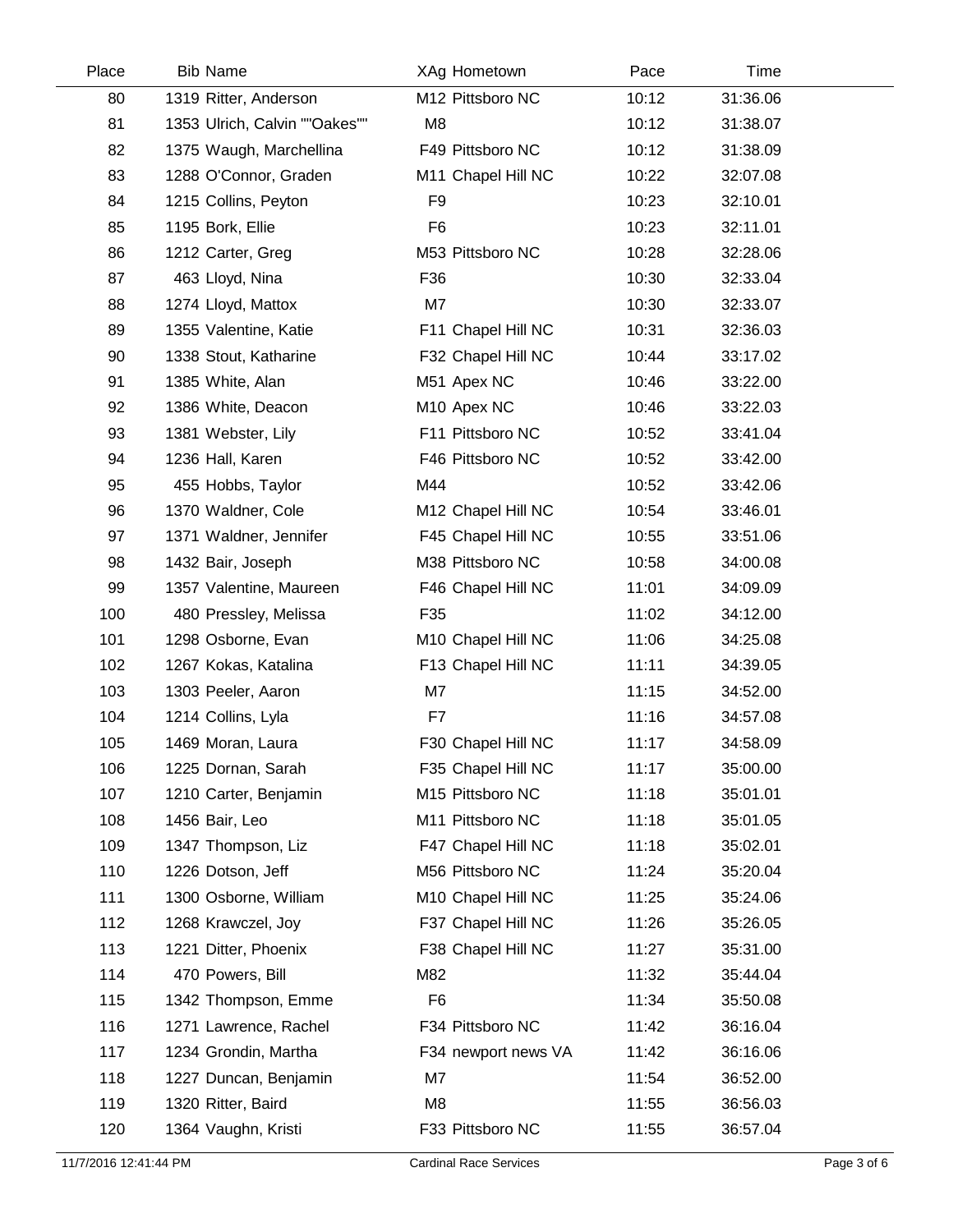| Place | <b>Bib Name</b>           | XAg Hometown       | Pace  | Time     |  |
|-------|---------------------------|--------------------|-------|----------|--|
| 121   | 1321 Ritter, Britt        | M44 Pittsboro NC   | 11:56 | 36:59.01 |  |
| 122   | 1228 Duncan, Heather      | F38 Pittsboro NC   | 11:56 | 36:59.08 |  |
| 123   | 1323 Schoenborn, Hannah   | F24 Durham NC      | 12:02 | 37:19.05 |  |
| 124   | 1472 Scholer, Andrea      | F47 Chapel Hill NC | 12:09 | 37:39.03 |  |
| 125   | 1211 Carter, Caitlin      | F11 Pittsboro NC   | 12:12 | 37:50.01 |  |
| 126   | 1352 Tuttle, Julie        | F50 Chapel Hill NC | 12:13 | 37:53.05 |  |
| 127   | 1376 Weakley, Alan        | M59 Chapel Hill NC | 12:15 | 37:58.03 |  |
| 128   | 1189 Ballachino, Mia      | F <sub>9</sub>     | 12:16 | 38:02.02 |  |
| 129   | 1258 Jaeger, Madeleine    | F <sub>9</sub>     | 12:16 | 38:02.09 |  |
| 130   | 1348 Trott, Jonathan      | M <sub>9</sub>     | 12:28 | 38:38.06 |  |
| 131   | 1269 Lake, James          | M48 Chapel Hill NC | 12:31 | 38:49.04 |  |
| 132   | 1206 Cardona, Danielle    | F45 Chapel Hill NC | 12:31 | 38:49.07 |  |
| 133   | 1197 Brannigan, Evelyn    | F <sub>6</sub>     | 12:36 | 39:05.00 |  |
| 134   | 1196 Brannigan, David     | M55 Pittsboro NC   | 12:36 | 39:05.08 |  |
| 135   | 1243 Hingtgen, Shawn      | M40 Chapel Hill NC | 12:44 | 39:29.06 |  |
| 136   | 1242 Hingtgen, Elliott    | F6 Chapel Hill NC  | 12:45 | 39:30.02 |  |
| 137   | 1380 Webster, Eleanor     | F <sub>6</sub>     | 12:46 | 39:36.08 |  |
| 138   | 1337 Stout, David         | M <sub>9</sub>     | 12:49 | 39:44.09 |  |
| 139   | 1223 Dodd, Jeffrey        | M45 Chapel Hill NC | 12:56 | 40:05.01 |  |
| 140   | 1224 Dodd, Quinn          | M <sub>9</sub>     | 12:56 | 40:05.01 |  |
| 141   | 1278 Manton, Hallie       | F <sub>8</sub>     | 12:56 | 40:06.07 |  |
| 142   | 1237 Hayduk, Lia          | F12 Chapel Hill NC | 12:58 | 40:13.07 |  |
| 143   | 469 Stough, Donald        | M69                | 13:03 | 40:28.02 |  |
| 144   | 1391 Wood, Amber          | F24 Raleigh NC     | 13:05 | 40:34.04 |  |
| 145   | 1222 Dodd, Beth           | F37 Chapel Hill NC | 13:06 | 40:38.05 |  |
| 146   | 1238 Haygood, Ace         | M <sub>5</sub>     | 13:07 | 40:40.06 |  |
| 147   | 1324 Scholl, Andrew       | M6 Chapel Hill NC  | 13:08 | 40:42.09 |  |
| 148   | 1457 Campo-Manton, Sandra | F42 Pittsboro NC   | 13:11 | 40:53.01 |  |
| 149   | 1279 Manton, Sydney       | F <sub>9</sub>     | 13:11 | 40:53.05 |  |
| 150   | 460 Scholl, Ben           | M42                | 13:12 | 40:54.02 |  |
| 151   | 1250 Hoselton, Jennifer   | F42 Durham NC      | 13:12 | 40:54.02 |  |
| 152   | 1400 Bair, lan            | M6 Pittsboro NC    | 13:12 | 40:55.09 |  |
| 153   | 1308 Petersen, Sophia     | F6 Pittsboro NC    | 13:14 | 41:00.01 |  |
| 154   | 1307 Petersen, Andrew     | M38 Pittsboro NC   | 13:14 | 41:00.02 |  |
| 155   | 1260 Jakubiak, Gwena      | F <sub>6</sub>     | 13:16 | 41:09.09 |  |
| 156   | 1261 Jakubiak, Michael    | M47 Chapel Hill NC | 13:17 | 41:10.02 |  |
| 157   | 1358 Valentine, Michaela  | F9 Chapel Hill NC  | 13:20 | 41:20.09 |  |
| 158   | 1356 VALENTINE, Matt      | M48 Chapel Hill NC | 13:21 | 41:22.01 |  |
| 159   | 1245 Hofweber, Augustine  | F9 Chapel Hill NC  | 13:23 | 41:29.00 |  |
| 160   | 1248 Hofweber, Thomas     | M47 Chapel Hill NC | 13:23 | 41:30.08 |  |
| 161   | 1396 Zamboni, Brenna      | F <sub>8</sub>     | 13:35 | 42:06.04 |  |
|       |                           |                    |       |          |  |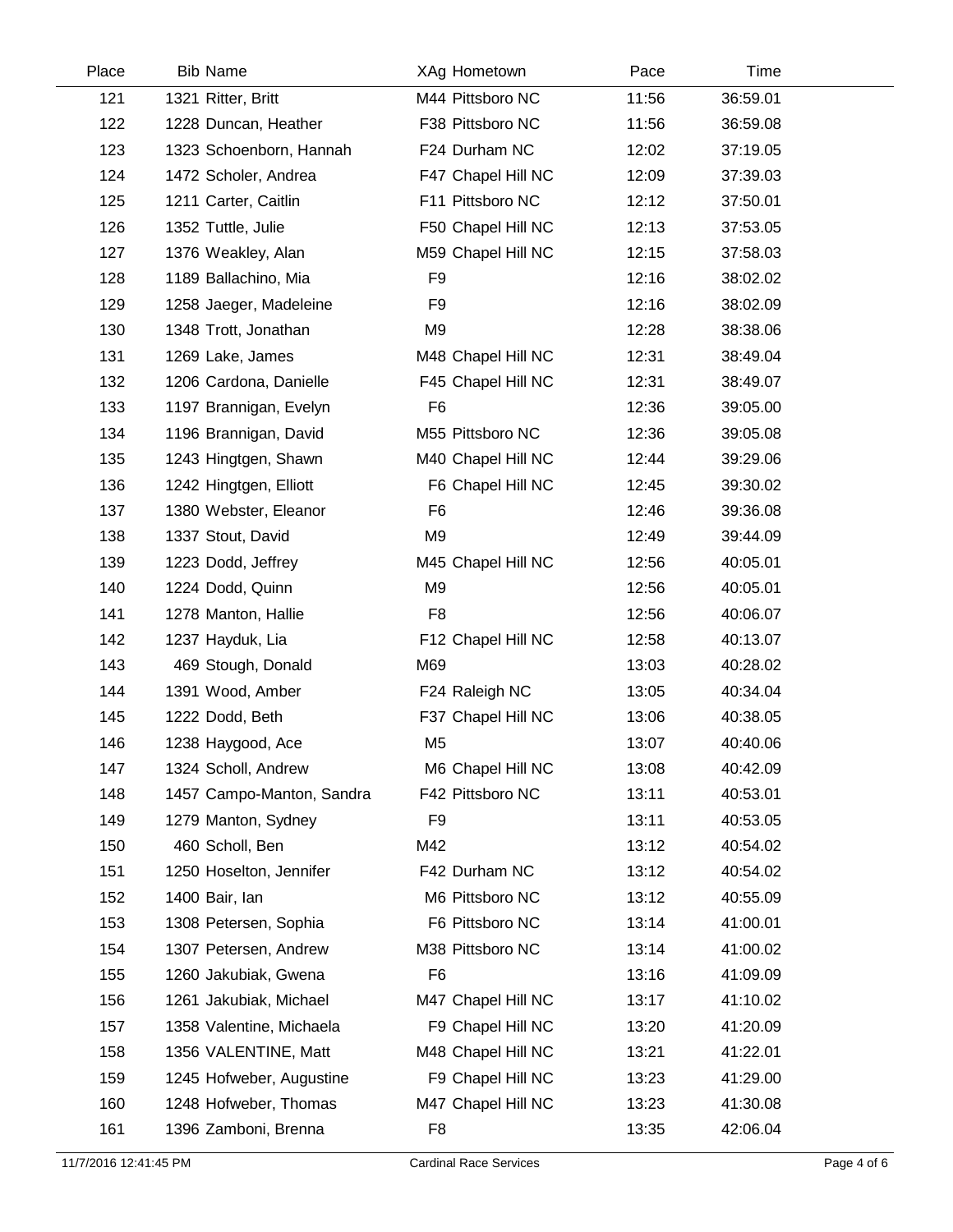| Place | <b>Bib Name</b>          | XAg Hometown       | Pace  | Time     |  |
|-------|--------------------------|--------------------|-------|----------|--|
| 162   | 1231 Farrell, Olivia     | F <sub>8</sub>     | 13:35 | 42:08.00 |  |
| 163   | 1397 Zamboni, Cara       | F43 Chapel Hill NC | 13:36 | 42:09.07 |  |
| 164   | 1343 Thompson, Gia       | F <sub>6</sub>     | 13:36 | 42:09.07 |  |
| 165   | 1369 Wagoner, Shelli     | F <sub>9</sub>     | 13:45 | 42:37.03 |  |
| 166   | 1304 Peeler, Anna Grace  | F <sub>9</sub>     | 13:46 | 42:40.05 |  |
| 167   | 1368 Wagoner, Robin      | F41 Pittsboro NC   | 13:46 | 42:41.08 |  |
| 168   | 1259 Jaeger, Nola        | F <sub>9</sub>     | 13:55 | 43:08.06 |  |
| 169   | 1322 Schirmer, Tessa     | F <sub>9</sub>     | 13:55 | 43:09.06 |  |
| 170   | 1217 Davila, Amy         | F44 Raleigh NC     | 13:56 | 43:13.01 |  |
| 171   | 1334 Sparrow, McKenna    | F <sub>9</sub>     | 14:27 | 44:48.01 |  |
| 172   | 1335 Sparrow, William    | M36 Chapel Hill NC | 14:27 | 44:49.00 |  |
| 173   | 1374 Watson, Madison     | F7                 | 14:34 | 45:10.06 |  |
| 174   | 1341 Stubbs, Lauren      | F7                 | 14:35 | 45:11.04 |  |
| 175   | 1244 Hoffman, Cash       | M <sub>8</sub>     | 14:38 | 45:23.07 |  |
| 176   | 1297 O'Leary, Tripp      | M7                 | 14:39 | 45:24.08 |  |
| 177   | 1204 Bullett, J. Kala    | F40 Pittsboro NC   | 14:39 | 45:25.02 |  |
| 178   | 1203 Bullett, Amari      | F <sub>9</sub>     | 14:39 | 45:25.05 |  |
| 179   | 1277 Manley, Wendi       | F46 Pittsboro NC   | 14:55 | 46:16.02 |  |
| 180   | 1253 Hughes, Kathleen    | F46 Chapel Hill NC | 14:56 | 46:17.04 |  |
| 181   | 1213 Collins, Erin       | F33                | 15:04 | 46:42.06 |  |
| 182   | 1272 Lele, Vinay         | M <sub>6</sub>     | 15:04 | 46:43.05 |  |
| 183   | 466 Palaskas, Tucker     | M <sub>9</sub>     | 15:05 | 46:45.07 |  |
| 184   | 1191 Bell, Sarah         | F1 Chicago IL      | 15:08 | 46:56.05 |  |
| 185   | 1220 Dimou, Cathy        | F50 Chicago IL     | 15:09 | 46:59.06 |  |
| 186   | 1254 Hunter, Donald      | M60 Pittsboro NC   | 15:10 | 47:00.02 |  |
| 187   | 1270 Lampiris, Lewis     | M64 Pittsboro NC   | 15:10 | 47:00.04 |  |
| 188   | 461 Scholl, Aidan        | F <sub>8</sub>     | 15:11 | 47:03.02 |  |
| 189   | 1249 Holden, Nancy       | F57 Pittsboro NC   | 15:12 | 47:06.06 |  |
| 190   | 447 Nachman, Deedee      | F48                | 15:12 | 47:06.07 |  |
| 191   | 1209 Carter, Allison     | F55 Pittsboro NC   | 15:15 | 47:16.02 |  |
| 192   | 1188 Baird, Traci        | F45 Chapel Hill NC | 15:20 | 47:33.00 |  |
| 193   | 1361 Vallanat, Neela     | F7                 | 15:50 | 49:06.00 |  |
| 194   | 1316 Reindle, Patti      | F48 Pittsboro NC   | 15:52 | 49:11.03 |  |
| 195   | 1332 Sparrow, Ann        | F66 Chapel Hill NC | 15:54 | 49:18.06 |  |
| 196   | 1247 Hofweber, Sebastian | M6 Chapel Hill NC  | 15:55 | 49:22.00 |  |
| 197   | 1372 Walker, Rebecca     | F47 Chapel Hill NC | 15:57 | 49:27.00 |  |
| 198   | 1345 Thompson, Jennifer  | F50 Chapel Hill NC | 16:00 | 49:37.09 |  |
| 199   | 1344 Thompson, Jana      | F12 Chapel Hill NC | 16:01 | 49:38.02 |  |
| 200   | 1475 Scholer, Matthew    | M47 Chapel Hill NC | 16:05 | 49:51.00 |  |
| 201   | 1478 Scholer, Samuel     | M9 Chapel Hill NC  | 16:05 | 49:51.07 |  |
| 202   | 1200 Brewer, Kara        | F37 Chapel Hill NC | 16:19 | 50:35.01 |  |